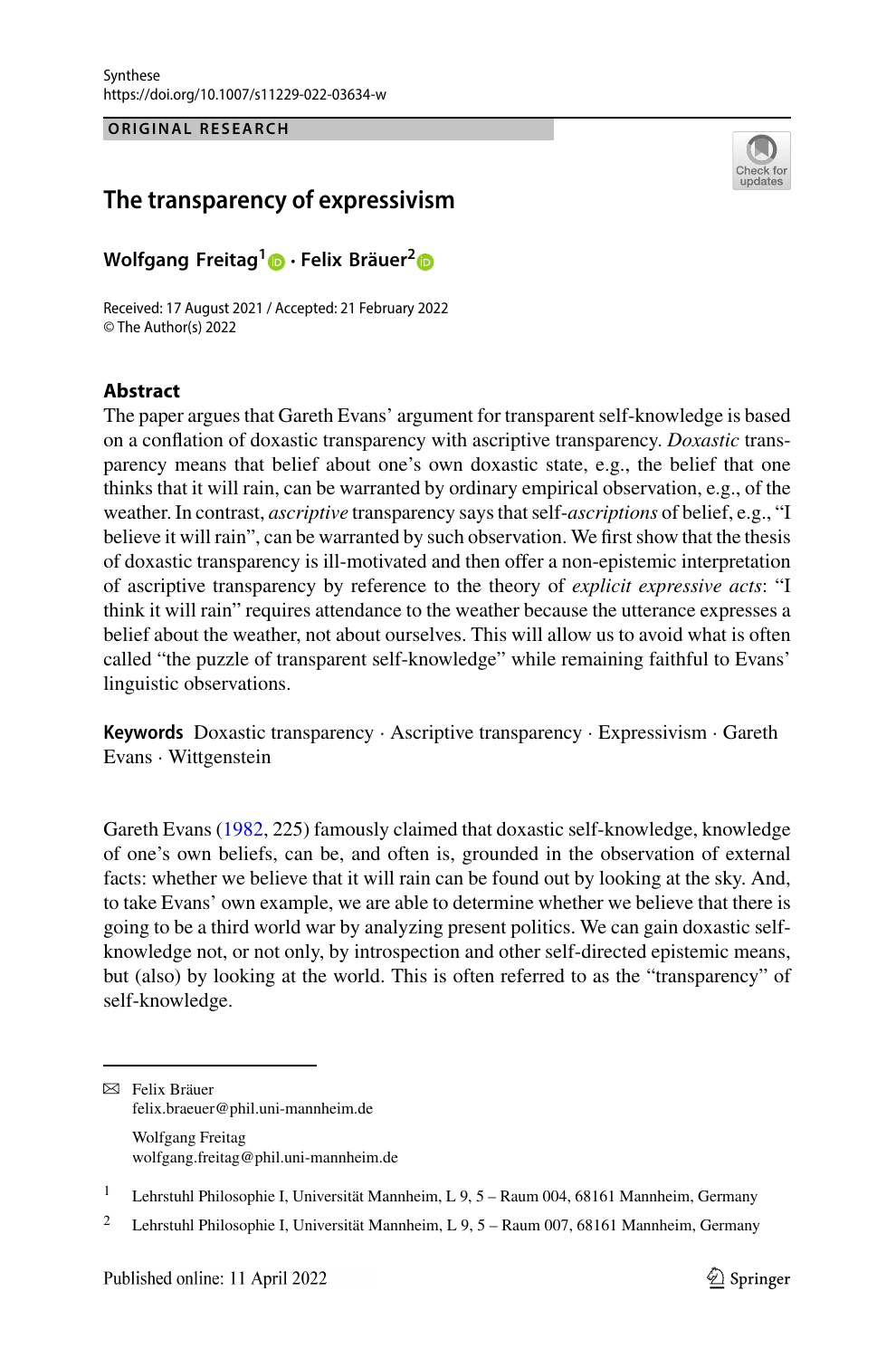The transparency idea is very attractive, as it provides a countermodel to the introspection conception of self-knowledge and thus promises to clear up one of the great mysteries of the mind. Yet transparency gives rise to a serious puzzle of its own: how is it possible that answering a question about the external world (whether  $p$ ) can yield knowledge about one's own beliefs? After all, *p* and *I believe that p* are logically independent propositions. In particular, the fact that it will rain, in and of itself, says nothing about whether we also *believe* this. Hence, it is unclear how belief in the former proposition should be able to serve as a basis for knowledge of the latter. A number of authors have attempted to meet the challenge, yet it is fair to say that, despite all the efforts, no fully convincing explanation has emerged so  $far<sup>1</sup>$  $far<sup>1</sup>$  $far<sup>1</sup>$ 

In light of this enduring problem, we will reevaluate the matter by having a closer look at the phenomenon of transparency itself. We will claim that Evans and the discussion following him have misidentified the phenomenon in need of explanation. The idea of transparent self-knowledge rests on a conflation of two different forms of transparency. *Doxastic transparency* claims that self-*belief* can be grounded in extrospection. Therefore, doxastic transparency gives rise to the transparency puzzle. Yet Evans' claim of doxastic transparency derives from a subtly different observation:*saying* "I believe that it will rain" can be warranted by looking at the weather alone. Call this latter version *ascriptive transparency*. It will be shown that, on a plausible reconstruction of Evans, doxastic transparency is inferred from ascriptive transparency by means of a highly contested and ill-motivated premise and is therefore itself unfounded. It will emerge that Evans is right in identifying ascriptive transparency as an interesting phenomenon, but wrong in deriving doxastic transparency from it. Thus, we can keep Evans' phenomenological insights, but avoid the puzzle of transparent self-knowledge.

The paper proceeds as follows. After having disentangled doxastic and ascriptive transparency in Sect. [1,](#page-2-0) we will provide an account of ascriptive transparency in Sect. [2.](#page-6-0) We do so by reference to a theory of expressive acts: an affirmative utterance of "I believe that it will rain" can be warranted by attending to the weather because, typically, this utterance does not express a self-directed belief at all, but rather a belief about the weather.[2](#page-1-1) Thus, ascriptive transparency receives a *linguistic*, not an epistemological, explanation. We will then consider some objections in Sect. [3](#page-10-0) and conclude with a brief summary in Sect. [4.](#page-12-0)

<span id="page-1-0"></span><sup>1</sup> According to inferentialism (cf., e.g., Byrne, [2011,](#page-13-1) [2018;](#page-13-2) Barz, [2019\)](#page-13-3), the transition from *p* to *I believe that p* is accomplished by some kind of *inference*. And reflectivism (e.g., Boyle, [2009;](#page-13-4) [2011;](#page-13-5) [2019;](#page-13-6) see also Moran 2001, 2003) claims that the transition is accomplished by some kind of *reflection* on one's belief that *p*. Against inferentialism it has been argued that the second-order belief doesn't come out as first-person rational and hence isn't a genuine item of self-knowledge (cf. Boyle, [2011,](#page-13-5) [2019;](#page-13-6) see also Paul, [2014;](#page-13-7) Bar-On, [2015;](#page-12-1) Cassam, [2017\)](#page-13-8). And reflectivism has been criticized for being a disguised introspectivist account of self-knowledge and thus failing to explain how transparent self-knowledge might be possible (cf., e.g., Barz, [2019;](#page-13-3) Paul, [2014\)](#page-13-7).

<span id="page-1-1"></span><sup>2</sup> We say "typically" because we want to allow that affirmative utterances of the form "I believe that *p*" *can* also be used to report and express a self-directed belief. We discuss this ("descriptivist" and "non-explicit expressive") use in §§ 2 and 3 below.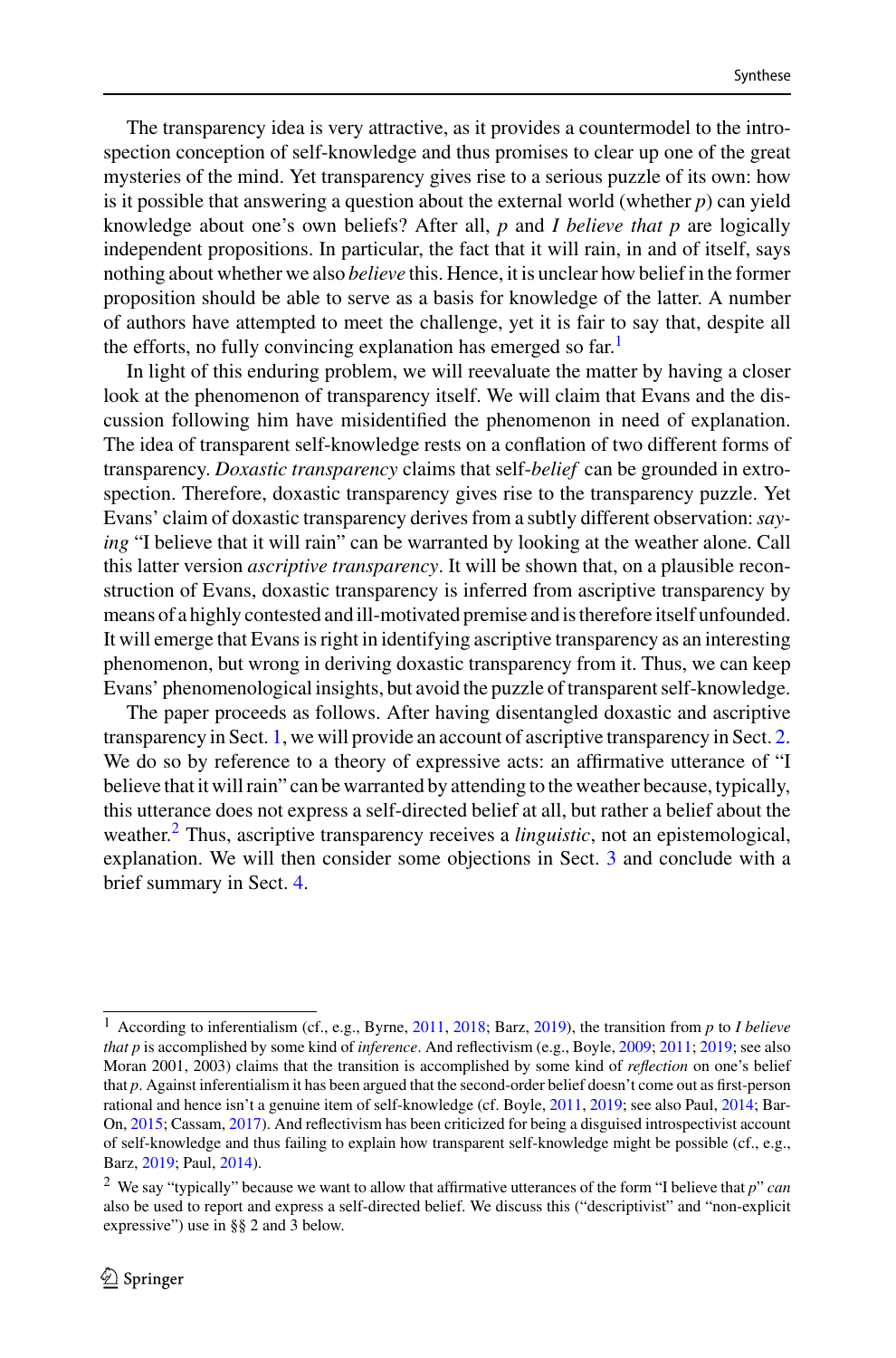### <span id="page-2-0"></span>**1 Two kinds of transparency**

Evans describes the transparency phenomenon in the following passage. (For the purpose of future reference, we label the two sentences.)

[A] If someone asks me 'Do you think there is going to be a third world war?', I must attend, in answering him, to precisely the same phenomena as I would attend to if I were answering the question 'Will there be a third world war?' [B] I get myself in a position to answer the question whether I believe that *p* by putting into operation whatever procedure I have for answering the question whether *p*. (Evans, [1982,](#page-13-0) 225)

In [A], Evans compares two questions, "Do you think that *p*?" and "*p*?", with respect to the phenomena we must attend to in order to give epistemically warranted responses to those questions. $3$  He claims that, in order to give such responses, we must merely focus on the state of current politics, if *p* concerns the third world war, and on the weather, respectively, if *p* states that it will rain. In short, Evans claims that we must consider the state of the world, not our state of mind. Assuming, with Evans, that a positive answer to "Do you think that  $p$ ?" has the form "I think that  $p$ ", [A] is concerned with the epistemic warrant of doxastic self-ascriptions, and hence with the epistemic rationality of *linguistic acts*: in order to be warranted in *affirmatively uttering* "I think there is going to be a third world war", one must attend to those facts whose consideration might warrant the affirmation of "There is going to be a third world war". Since [A] describes a special feature of doxastic self-*ascriptions*, it is concerned with what we call *ascriptive transparency*: warranted self-ascription of a belief that *p* requires attendance only to the *p*-justifying phenomena.

Let us have a closer look at the transition from [A] to [B]. We may ignore the unproblematic lexical switch from "think" to "believe": evidently, "think" is here used as a synonym for "believe", i.e., the holding true of a proposition. $4$  Also, we don't want to quibble over the transition from the second person ("Do *you* think") to the first person ("whether *I* believe"): in the question "Do you think …?" the pronoun refers to the addressee of the question, who thereupon reflects upon it first person–style. The important step in Evans' transition from [A] to [B] consists in the change from a *direct* question ("Do you think that *p*?") to an *indirect* question ("whether I believe that *p*"), as this marks a switch in one's epistemic concern: it turns a question concerning the self-*ascription* of belief—the warrant for *saying* "I believe"—into a question about self-*belief* —the warrant for *believing that* I believe. In [B], Evans states that self-*belief* , the belief with the content *I believe that p*, can be based on the very same reasons the belief that *p* itself can be based on. Call this the thesis of *doxastic* transparency.

<span id="page-2-1"></span><sup>3</sup> Here and later, we assume that the sentence "*p*" describes a simple worldly proposition, such as "It will rain" or "There will be a third world war". In particular, we assume that it does not contain a first-person intentional phrase, such as "I think that …" or "I wish that …".

<span id="page-2-2"></span><sup>4</sup> To be clear, we don't assume that "think" and "believe" are interchangeable in all contexts (for discussion, see Roberts, [2021\)](#page-13-9), yet we think it is fair to say that Evans uses them interchangeably in the context at hand. In what follows, we will mostly use the believe-locution.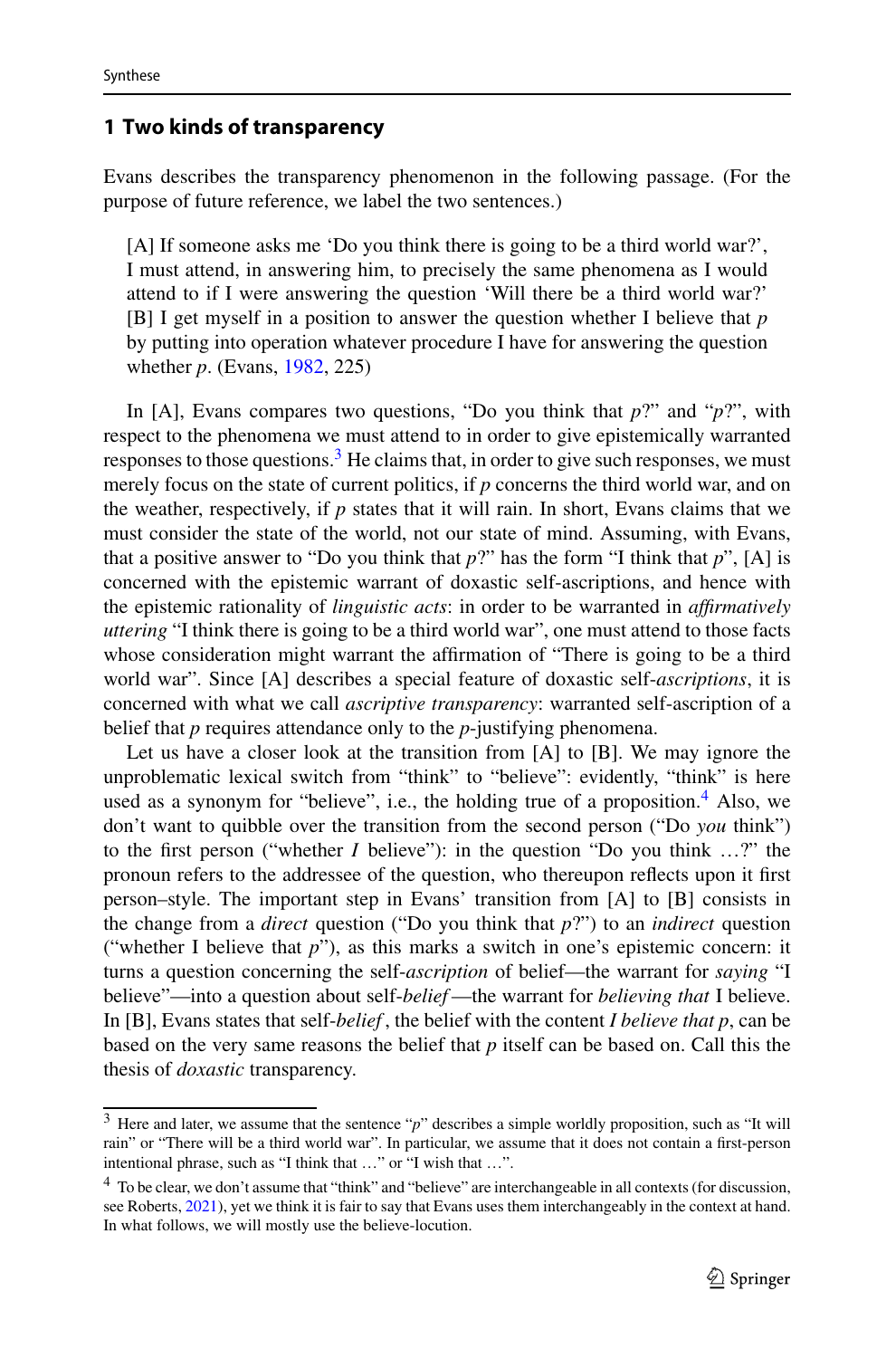[A] is concerned with the rationality of self-*ascriptions* and has—as such—nothing to do with self-belief or self-knowledge. It is only doxastic transparency which captures Evans' claim that self-knowledge is, at least sometimes, transparent. Thus [B] is required to state the idea of transparent self-knowledge. Yet although [A] and [B] represent logically independent theses, Evans moves from the one to the other without further argument. We must therefore ask: what licenses the transition from [A] to [B]?

Plausibly, Evans' (implicit) reasoning relies on the following auxiliary principles:

(AP1) An affirmative utterance of the form "I believe that *p*" is the assertion of, and hence the expression of a belief in, the proposition *that I believe that p*.

(AP2) Whatever epistemically licenses an affirmative utterance also licenses the belief expressed by that utterance.

Based on these auxiliary principles, Evans is then able to argue as follows: By (AP1), the speaker, with "I believe that *p*", asserts and expresses the belief that she believes that *p*. For example, with "I believe that it will rain", the speaker asserts and expresses the belief that she believes that it will rain. By (AP2), the epistemic warrant for the utterance is also the warrant for the (higher-order) belief expressed by means of the utterance, viz., the speaker's belief that she believes it will rain. Hence, if *saying* "I believe that it will rain" is warranted by extrospection, then so is the speaker's *belief* that she believes that it will rain. Thus, given (AP1), (AP2), and ascriptive transparency, doxastic transparency follows. In this way, the two auxiliary principles permit the move from the thesis that the self-*ascription* of belief can be based on extrospection (in [A]) to the thesis that self-*belief* can be based on extrospection (in [B]).

We will assume that (AP2) is correct, at least for the cases at hand, but argue that (AP1) is highly problematic and actually untenable in the present context. (AP1) is an instance of the general *affirmation–belief principle* stating that the affirmative utterance of " $\varphi$ " is the assertion and hence expression of the belief that  $\varphi$ . With "It will rain", the speaker asserts and expresses the belief that it will rain, and with "There will be a third world war", she asserts and expresses the belief that international politics will take a disastrous turn. Thus, if the affirmation–belief principle holds unrestrictedly, with "I believe that it will rain", the speaker expresses the belief that she believes it will rain, and with "I believe that there will be a third world war", the belief that she believes in a catastrophic development of politics. Thus, the affirmation–belief principle might explain why (AP1) appears initially plausible and why Evans blithely moves from [A] to  $[B]$ .

Yet even though the affirmation–belief principle is plausible for many cases, it is arguably incorrect precisely for those cases we are interested in here: self-ascriptions of mental states in general, and self-ascriptions of belief in particular. Amongst many others,Wittgenstein, in a famous passage from the*Philosophical Investigations*, states that doxastic self-ascriptions are not self-reports, as their surface grammar would suggest, but hedged assertions of the embedded proposition itself. He thus contrasts statements of the form "I believe that *p*" with "*He* believes that *p*" and "I believ*ed* that *p*", which are reports about *another* person's present doxastic state and the speaker's own *past* one, respectively. Wittgenstein's claim is captured by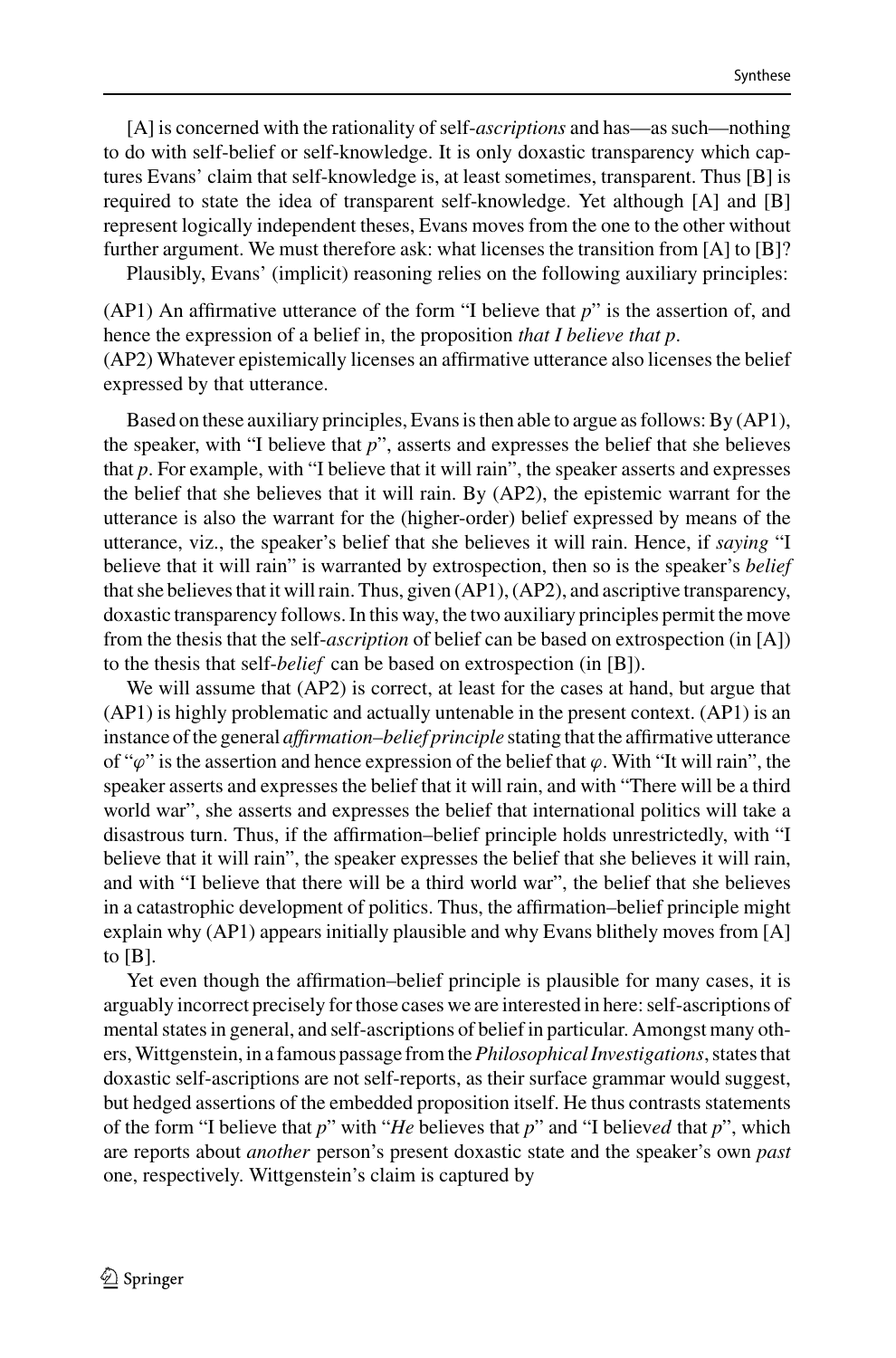[W1] "*I* believe that *p*" is *not* an assertion about one's belief that *p* at all, but a "hesitant assertion" of *p* itself.<sup>5</sup>

Yet if [W1] is correct, (AP1) arguably isn't: if "I believe that *p*" is used to (hesitantly) assert  $p$ , it expresses the belief in the embedded proposition  $p$ , not the (higher-order) belief in the proposition that one *believes* that *p*: "I believe that it will rain" and "I believe that there will be a third world war" would not be used to express higher-order beliefs about the speaker's beliefs. Rather, the speaker would use them to (hesitantly) assert and express her *first-order* beliefs concerning the future of both the weather and the world.

[W1] blocks the transition from [A] to [B]: if "I believe that *p*" is used by the speaker to (hesitantly) express a first-order belief about *p*, then it tells us nothing about which higher-order beliefs the speaker might have. Indeed, [W1] seems to directly contradict [B]. After all, [W1] strongly suggests that "I believe that *p*" does not express a higher-order belief in the first place; hence the mental state expressed wouldn't even be a candidate for *self* -knowledge. It would be a candidate for knowledge concerning the state of the world, not concerning one's state of mind.

In defence of Evans' transition from [A] to [B], one might try to undermine Wittgenstein's view on doxastic self-ascriptions and argue in favour of (AP1). Yet, this move isn't open to Evans, as he even derives his transparency claims from Wittgenstein's views. Evans begins his famous discussion of transparency with the following quote from Wittgenstein:

[W2] If a man says to me, *looking at the sky*, 'I think it will rain, therefore I exist,' I do not understand him. (originally in Coope et al., [1970,](#page-13-10) 21; quoted from Evans, [1982,](#page-13-0) 225; Evans' italics)

Evans comments as follows: "I think Wittgenstein was trying to undermine the temptation to adopt a Cartesian position, by forcing us to look more closely at the nature of our knowledge of our own mental properties, and, in particular, by forcing us to abandon the idea that it always involves an *inward* glance at the states and doings of something to which only the person himself has access" (Evans, [1982,](#page-13-0) 225). Evans thus takes Wittgenstein to propose an anti-Cartesian epistemology of the mind and to identify the phenomenon of doxastic transparency as described in [B]. So, Evans does not defend his claim of doxastic transparency *against* Wittgenstein, but ironically takes it *from* Wittgenstein.

But couldn't Evans simply use his interpretation of [W2] for his purposes and ignore [W1]? We think that this isn't a live option. For one thing, interpreting [W2] in terms of [B] is clearly at odds with a plausible reconstruction of the remark. In [W2], Wittgenstein is apparently concerned with the validity of the inference of "I exist" from "I think it will rain" if the latter is uttered in the context of extrospection ("looking

<span id="page-4-0"></span><sup>5</sup> Wittgenstein [\(1953\)](#page-14-0), part II x, 190–192 (cf.Wittgenstein, [1980a,](#page-14-1) §§ 471–478; [1980b,](#page-14-2) §§ 279–283). Similar views have been expressed by a number of other thinkers, e.g., by Urmson [\(1952\)](#page-14-3), 483–484; Benveniste [\(1974,](#page-13-11) 228); Giorgi & Pianesi [2005,](#page-13-12) 112; Krifka [2014,](#page-13-13) 81–82; Kemmerling [2017;](#page-13-14) Henning [2018.](#page-13-15) For the purpose of this paper, we use "hedged assertion" and "hesitant assertion" interchangeably; they both refer to forms of weakened assertoric force.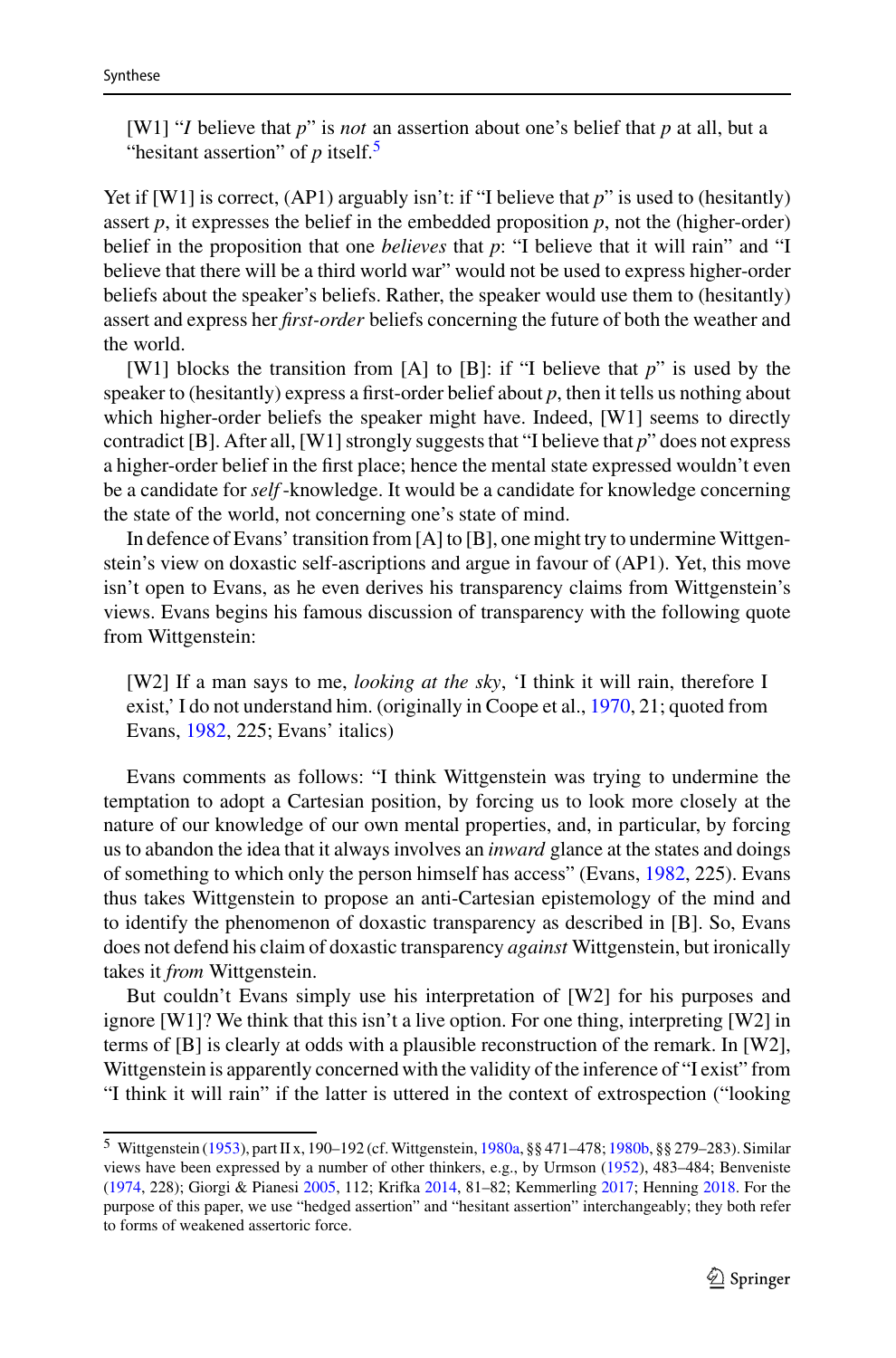at the sky").<sup>[6](#page-5-0)</sup> Yet questions of validity concern the logical relation between premises and conclusion alone and are hence independent of the justification (and even the truth) of the premises. In other words: if Evans' epistemic interpretation in terms of [B] were correct and [W2] were meant to show that the premise expresses a selfbelief warranted by extrospection, then not the inference from "I think" to "I exist" but rather Wittgenstein's critique thereof would be incomprehensible. Furthermore, Evans' interpretation would put [W2] in straightforward conflict with Wittgenstein's denial of  $(AP1)$  in [W1]. Now, [W2] is not only consistent with [W1], it can even be explained in terms of [W1]. If "I think it will rain" is but the hesitant assertion of the embedded proposition *that it will rain*, then "I exist", as a statement about the speaker's own existence, cannot be inferred from said assertion—just as "I exist" cannot be inferred from "It will rain".

The thesis of doxastic transparency [B] is in conflict with both [W1] and [W2] and thus in conflict with Wittgenstein's ideas. Since Evans' reasons for accepting doxastic transparency are actually based on an interpretation of Wittgenstein's remark [W2], and since he does not provide any further, independent support, he gives us no reason to believe in *doxastic* transparency. We thus take the thesis of doxastic transparency to be unfounded.

What about ascriptive transparency, described in [A]? Evans makes a second comment about [W2]: "The crucial point is the one I have italicized: in making a *self-ascription of belief* , one's eyes are, so to speak, or occasionally literally, directed outward—upon the world" (Evans, [1982,](#page-13-0) 225; our italics). In this second comment, Evans does not refer to self-knowledge at all, but to self-*ascription* of belief. Thus, we take it, Evans identifies the "crucial point" of [W2] to be that of *ascriptive* transparency (which is then explicitly stated in the sentence that immediately follows, [A]): in order to self-ascribe a doxastic state, the agent does not have to look inward, at her state of mind; she simply needs to look at the state of the world.

Note that [A] is fully in tune with both passages from Wittgenstein, even more so as [W1] does not only explain [W2] but also the phenomenon of *ascriptive* transparency. If "I think it will rain" is the hesitant assertion of the proposition *that it will rain*, its warrant is naturally the same as that of the assertion "It will rain"—e.g., the perception of dark clouds on the horizon.

It appears therefore that Evans' claim of doxastic transparency is the result of, first, an important insight and, second, a subtle confusion. The insight is that selfascriptions of belief can be grounded in the observation of external facts. This is the phenomenon of ascriptive transparency. Yet, perhaps due to the acceptance of an unrestricted affirmation–belief principle, he mistakes *ascriptive* transparency for *doxastic* transparency, thus creating the impression that transparency also applies to *self-knowledge*. Once we have disentangled the two kinds of transparency at issue, it emerges that Evans does not provide any good reason for assuming that there is such a thing as doxastic transparency. And since doxastic transparency leaves us with the

<span id="page-5-0"></span> $6$  One might be tempted by another interpretation, according to which [W2] draws attention to the fact that the inference to "I exist" has no use in ordinary language. Yet that temptation must be resisted, because it would render the reference to the speaker's extrospection futile, while Wittgenstein evidently thinks it to be crucial for the case. Observe that Evans clearly does not yield to this temptation.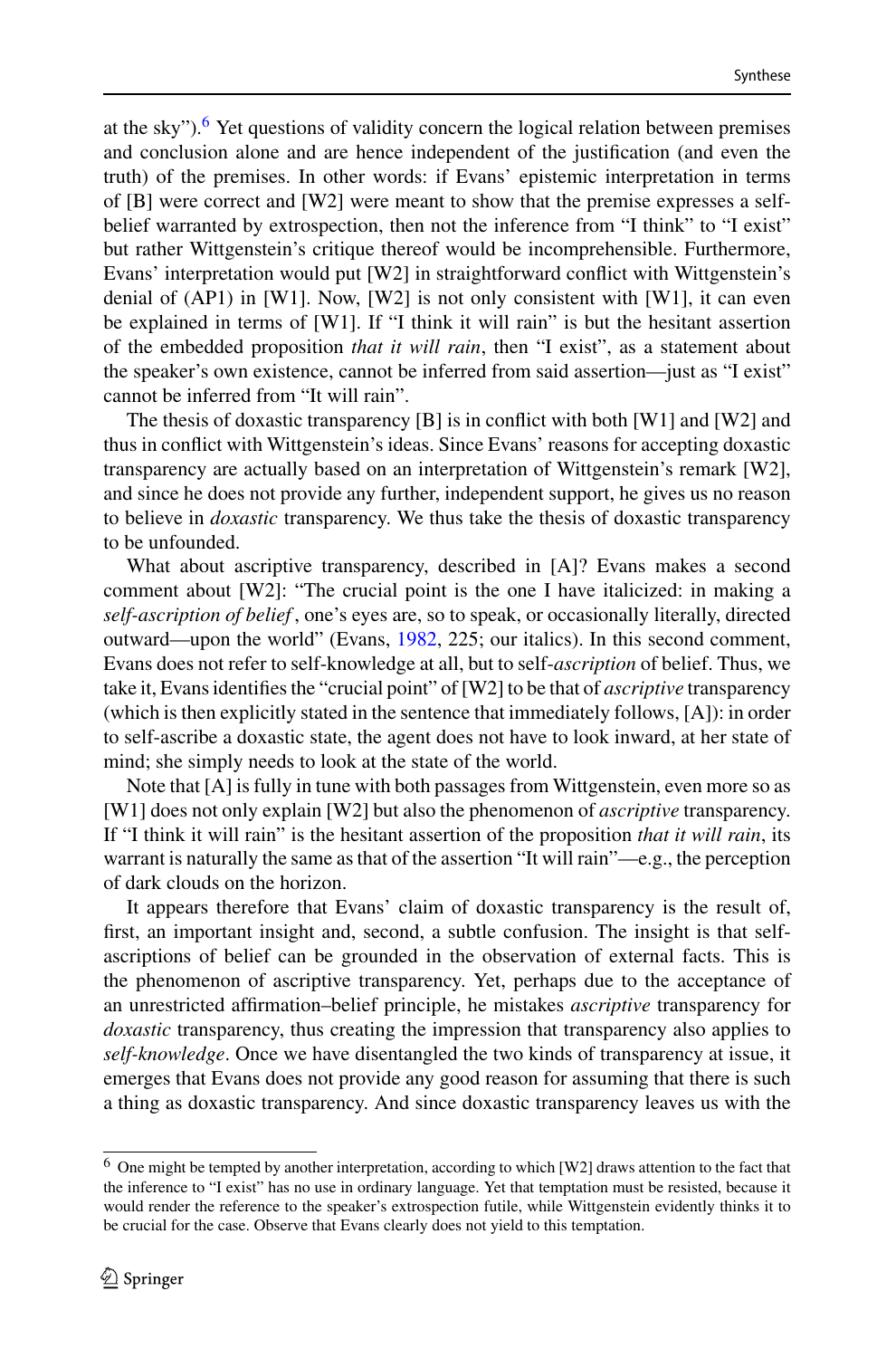aforementioned transparency puzzle, there are actually good reasons to be sceptical of it.

It emerges that the transparency debate has focused on the wrong explanandum. It should be concerned with the phenomenon for which Evans actually makes a convincing case: *ascriptive* transparency. To this we will now turn.

#### <span id="page-6-0"></span>**2 Ascriptive transparency and explicit expressives**

The real interest in Evans' passage resides in the claim that there is ascriptive transparency, and hence in [A]: what would account for the fact that *self* -*ascriptions* of belief (e.g., "I believe that it will rain") can be justified by reference to external facts (e.g., the colour of the sky)? We aim at answering this question by providing an expla-nation in terms of explicitly expressive acts.<sup>[7](#page-6-1)</sup> To introduce the idea, let us start from scratch.

Linguistic acts typically have both an illocutionary and an expressive dimension. $8$ An utterance of "Come to my party!" is a request used by the speaker to express a desire.<sup>[9](#page-6-3)</sup> An utterance of "I'll come to your party" constitutes a promise, and it expresses the speaker's intention to show up at the party. And the affirmation of "It will rain", finally, is both an assertion about the weather and the expression of the corresponding belief. We will here focus on the *expressive* dimension of speech and largely ignore its illocutionary dimension.[10](#page-6-4)

Expressive acts have expressive contents. The expressive content of an utterance of "Come to my party!" is the speaker's corresponding *desire*. And the expressive content of the answer "I'll come to your party" is the corresponding *intention*. The expressive content of "It will rain", lastly, is the speaker's corresponding *belief* . That a speaker *S* expresses content *C* can be represented in a function notation of the form  $Exp<sub>S</sub>(C)$ . (We

<span id="page-6-1"></span><sup>7</sup> Recently, also an alternative, evidentialist analysis of first-person belief ascriptions has been suggested. (Thanks to an anonymous referee for pointing that out.) According to, for example, Koev [\(2021\)](#page-13-16), a speaker who affirmatively utters "I believe that *p*" can do so to make a primary assertion to the effect that *p* and a secondary assertion to the effect that she *believes* that *p*, which is used to provide evidence for the truth of the primary assertion (cf. Koev, [2021,](#page-13-16) 115–116). While it might be tempting to explore the extent to which ascriptive transparency could also be understood as derivable from an evidential use of "I believe that *p*", doing so would be well beyond the scope of the present paper.

<span id="page-6-2"></span><sup>8</sup> We won't discuss in this paper the possible relation between the notions of 'expression' and 'expressing a mental state' to the notion of 'commitment' (as recently discussed, e.g., by Shapiro, [2020\)](#page-14-4). Our argument turns less on the notion of expression itself than on the content expressed (or committed to). Also, note that a given utterance *need not* possess both an illocutionary and an expressive dimension (although this may typically be the case). A person might, for example, express a desire without committing a directive speech act (as in "I would like you to study law, but I also want you to decide autonomously").

<span id="page-6-3"></span><sup>9</sup> We distinguish between a *speaker's* expressing a *mental state* and a *sentence's* expressing a *proposition*. Compare Bar-On [\(2004\)](#page-12-2), who, following Sellars [\(1969\)](#page-14-5), distinguishes "s-expression" (on the sentence level) and "a-expression" (on the utterance or act level).

<span id="page-6-4"></span><sup>10</sup> We conceive of an *expressive* act as a linguistic act—an utterance by which the speaker expresses that she is currently in a certain mental state (cf., e.g., Bach & Harnish, [1979;](#page-12-3) Bar-On, [2004;](#page-12-2) Finkelstein, [2003;](#page-13-17) Green, [2007\)](#page-13-18). We don't conceive of an expressive act as an *illocutionary* act. In particular, an expressive act, in our sense, cannot be subsumed under the category of what John Searle [\(1976\)](#page-14-6) calls "expressives". We cannot here discuss possible relations to the expressivist theories developed by, for example, Potts [\(2007\)](#page-13-19) and Gutzmann [\(2015\)](#page-13-20).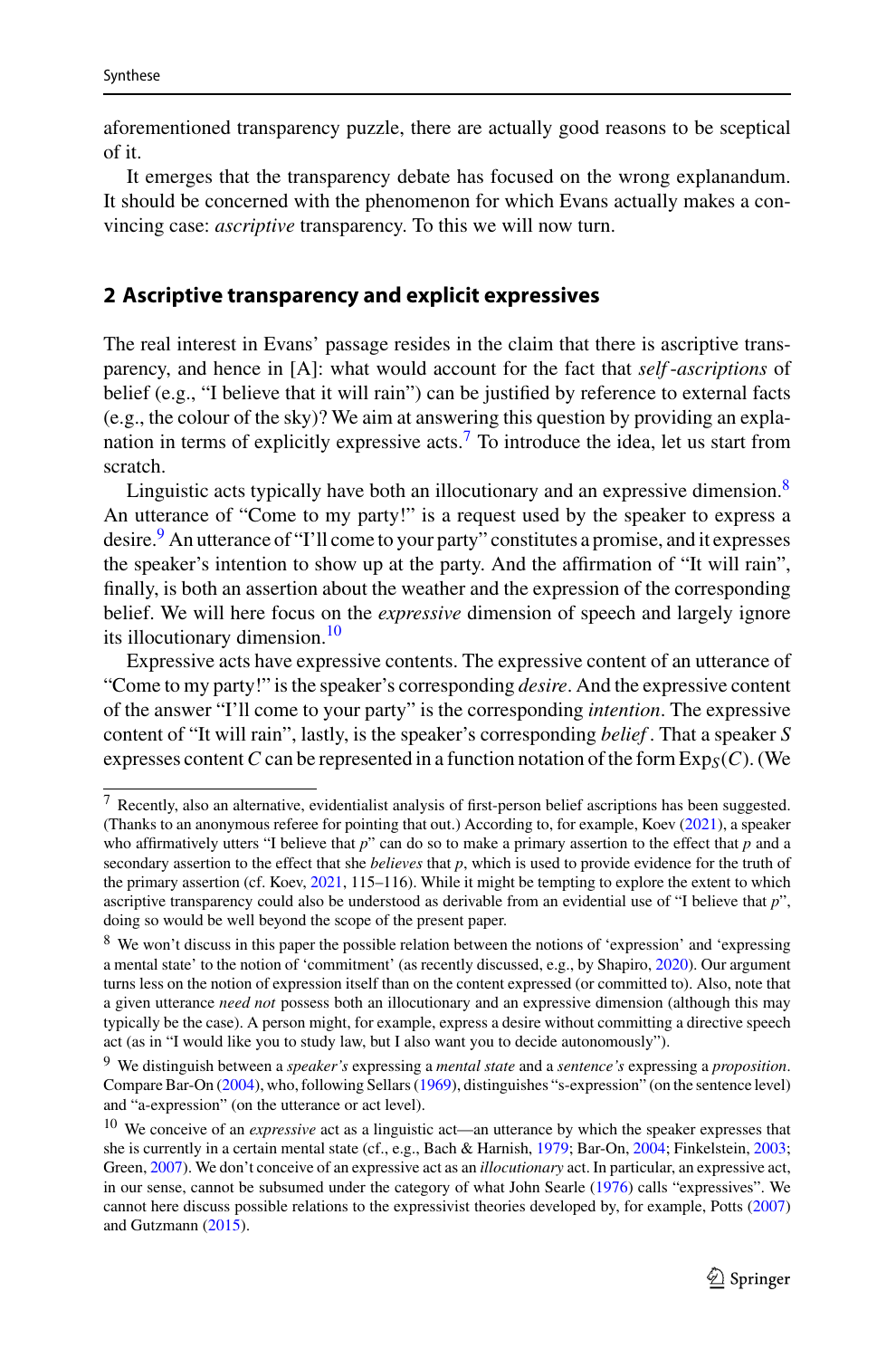will usually omit indexing to the subject *S*.) Since *C* is the subject's mental state, and since a mental state—a wish, an intention, a belief—may itself have a representational content, we will distinguish within the content *C* between the (subjective) *mental force* and the subordinate *mental state content*, where subjective mental force is determined by the psychological state expressed. The mental state content of "Come to my party!" is *that you come to my party*, and that of "It will rain" is *that it will rain*. Using  $\psi$ as a schematic letter indicating mental force in general, "Exp(ψ(*p*))" represents *S*'s expressing a mental state  $\psi$  with the (propositional) content p. For example, if  $\delta$  stands for the specific attitude of desire, the expressive act performed with an utterance of "Come to my party!" is represented by  $Exp(\delta(You will come to my party))$ , which says that the speaker expresses a desire that the addressee come to her party. And if  $\beta$  stands for belief, the expressive act performed with an utterance of "It will rain" is represented by  $Exp(\beta(It \text{ will rain}))$ .<sup>[11](#page-7-0)</sup>

Up to this point our claims are rather straightforward and, apart perhaps from the terminology, fairly familiar. Now to the interesting bit. Utterances of "I'll come to your party", of "Come to my party!", and of "It will rain" are *non-explicit* expressive acts in that the speaker expresses an intention, a wish, and a belief, respectively, *without mentioning* the mental state expressed and the subject possessing it. Our central claim is that there are also *explicit* expressives, in which mental state and subject *are* mentioned. What "Come to my party!" *displays* (by syntactical form), namely that the speaker expresses a wish concerning the addressee's behaviour, is *verbally articulated* in an utterance of "I wish that you come to my party".<sup>[12](#page-7-1)</sup> Similarly, we claim, with "I intend to come to your party", the speaker expresses the corresponding intention, and with "I think that *p*" the belief that *p*. Explicit expressives are typically of the form

$$
(I - \psi) I\psi
$$
 that p,

where the dominant verb  $\psi$  refers to a psychological state and is in the first-person (non-progressive) present-tense indicative active. $^{13}$ 

<span id="page-7-0"></span><sup>11</sup> Although expressive acts are neither true nor false, they can be correct or incorrect in an important sense. The expressive act performed by uttering "It will rain" is *expressively correct* iff the speaker indeed believes that it will rain. And the expressive act performed by uttering "I am sorry for being late" is *expressively correct* iff the speaker is indeed sorry for being late (cf. Kaplan, [1999,](#page-13-21) 9). More generally, *S*'s expressive act with the expressive form  $Exp(\psi(p))$  is expressively correct iff *S* indeed  $\psi$ 's that *p*. We hold that an expressive act *need* not be expressively correct (e.g., if the speaker is insincere or deluded). (For other non-factive notions of expression, see also Austin, [1962,](#page-12-4) lect. IV; Searle, [1969,](#page-14-7) 65; Harnish [,1976;](#page-13-22) Kemmerling, [2002;](#page-13-23) Davis, [2003;](#page-13-24) Eriksson, [2010;](#page-13-25) Marsili, [2016.](#page-13-26) But see Rosenthal, [1986,](#page-14-8) [1993;](#page-14-9) Malcolm, [1991;](#page-13-27) Green, [2007;](#page-13-18) [2008;](#page-13-28) and Williams, [2013,](#page-14-10) for factive theories of (self-)expression).

<span id="page-7-1"></span><sup>&</sup>lt;sup>12</sup> Recent expressivists, such as Finkelstein [\(2003;](#page-13-17) [2012\)](#page-13-29) and Bar-on [\(2004\)](#page-12-2), also claim that, with the selfascription of a mental state, the speaker expresses that very mental state. In contrast to us, however, they hold that the speaker additionally expresses *belief* in that very mental state. They use this dual expression thesis to solve the puzzle of doxastic transparency where we deny that there is a puzzle to be solved in the first place.

<span id="page-7-2"></span><sup>&</sup>lt;sup>13</sup> Note that mental force might also be encoded in plural versions of  $(I-\psi)$  and sentence adverbs such as "hopefully" and "unfortunately". For a discussion of sentence adverbs in relation to the theory of explicit expressives and to Frege's notion of colouring, see Freitag [\(2014\)](#page-13-30).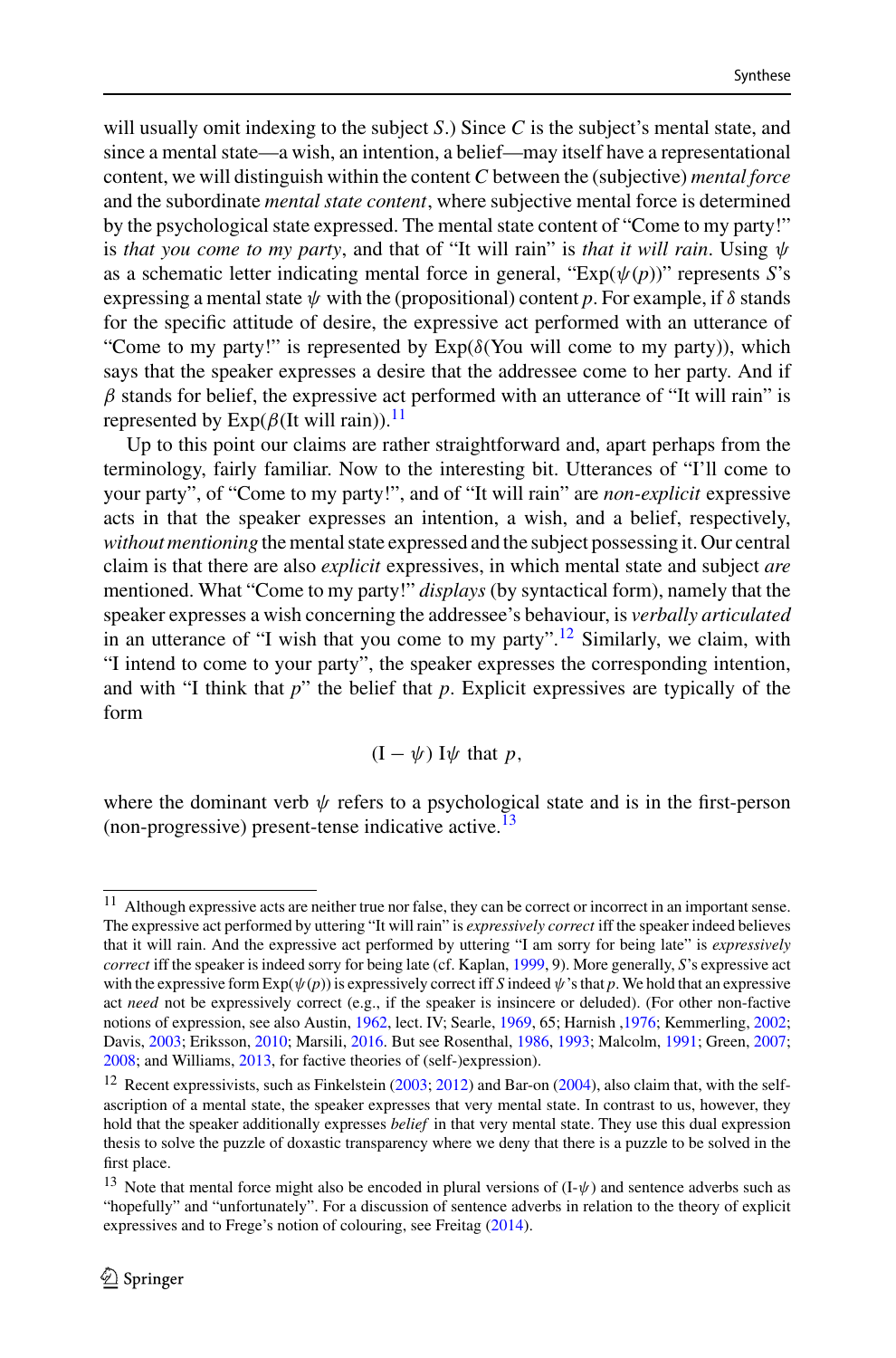The traditional descriptivist analysis would hold that with an affirmative utterance of this form the speaker *describes* her mental state: she *asserts* that she ψ's that *p* and, since assertion is at the same time an expression of belief, *expresses a belief* in that very proposition. According to the descriptivist analysis, the affirmation of "I think that *p*" is the expression of the second-order belief *that I think that p* and thus has the expressive form  $Exp(\beta(\beta(p)))$ . And the content of that second-order belief, its mental state content, is the proposition that she, the speaker, is in the first-order mental state of believing *that p*. Premise (AP1), and thus Evans' claim of doxastic transparency, rests on the descriptivist analysis of self-ascriptions of mental states.<sup>[14](#page-8-0)</sup>

The theory of explicit expressives rejects this analysis. It maintains that, with an utterance of the form  $(I-\psi)$ , the speaker typically does not express the self-directed belief that she  $\psi$ 's that *p*, but rather the first-order mental state of  $\psi$ 'ing that *p* itself. The first-person prefix "I  $\psi$  that" does not contribute to the content of the mental state expressed by the speaker: the mental state predicate " $\psi$ " indicates mental force, the expressed mental state alone. And the first-person pronoun is not something the speaker has a belief about, but rather refers to the subject of that mental state. The content of the mental state expressed, the mental state content, is therefore *p* alone. The theory of explicit expressives claims, in other words, that the expressive form of utterances of the form  $(I-\psi)$  is  $Exp(\psi(p))$ . The expressive form of "I think that *p*" is therefore  $Exp(\beta(p))$ , not  $Exp(\beta(\beta(p)))$ .

We are now in a position to describe the relation between the semantic content of a sentence (the proposition expressed by the sentence) and the representational content of the mental state expressed. In *non-explicit* expressives both contents coincide: the semantic content is identical to the content of the mental state expressed. In an utterance of "It will rain", for example, the semantic content of the sentence, *that it will rain*, is identical to the content of the mental state expressed, i.e., the belief *that it will rain*. In *explicit* expressives, however, the semantic content and the mental state content come apart: the *semantic content* of "I think that it will rain" is *that I think that it will rain*; the *mental state content*, on the other hand, is the proposition embedded in the semantic content, i.e., in the present case, *that it will rain*. The expressive content of "I think that it will rain" is identical to the expressive content of "It will rain":  $Exp(\beta(It \text{ will rain}))$ . The very same expressive act can hence assume two different linguistic forms—that of a non-explicit and of an explicit expressive.

The difference between the non-explicit and the explicit can also be made with respect to questions. The question "Will it rain?" concerns the weather. And in communicative contexts, we pose this question by asking the addressee *A* for her opinion. In answering "It will rain" or "I think it will rain", *A* expresses a belief about the weather. Assuming *A*'s sincerity, we can infer what *A* believes. In some cases, e.g., in exams, that's all we want with such a question. More often, however, we pose the question to find out about the weather. And to the degree that we assume *A* to be competent, the fact that *A* believes that it will rain will also influence our own beliefs about the weather. Thus, questions are, or can be, Janus-faced, much like other speech

<span id="page-8-0"></span><sup>&</sup>lt;sup>14</sup> Amongst others, Fleming [\(1955\)](#page-13-31), Austin [\(1962\)](#page-12-4), Tomberlin [\(1968\)](#page-14-11), Green [\(1970\)](#page-13-32), Searle [\(1979\)](#page-14-12), Rosenthal [\(1986,](#page-14-8) [1993,](#page-14-9) [1995a,](#page-14-13) [1995b,](#page-14-14) [2010\)](#page-14-15), Kaplan [\(1999\)](#page-13-21), and Green [\(2009\)](#page-13-33) propose descriptivist analyses of serious and competent utterances of the form  $(I-\psi)$ .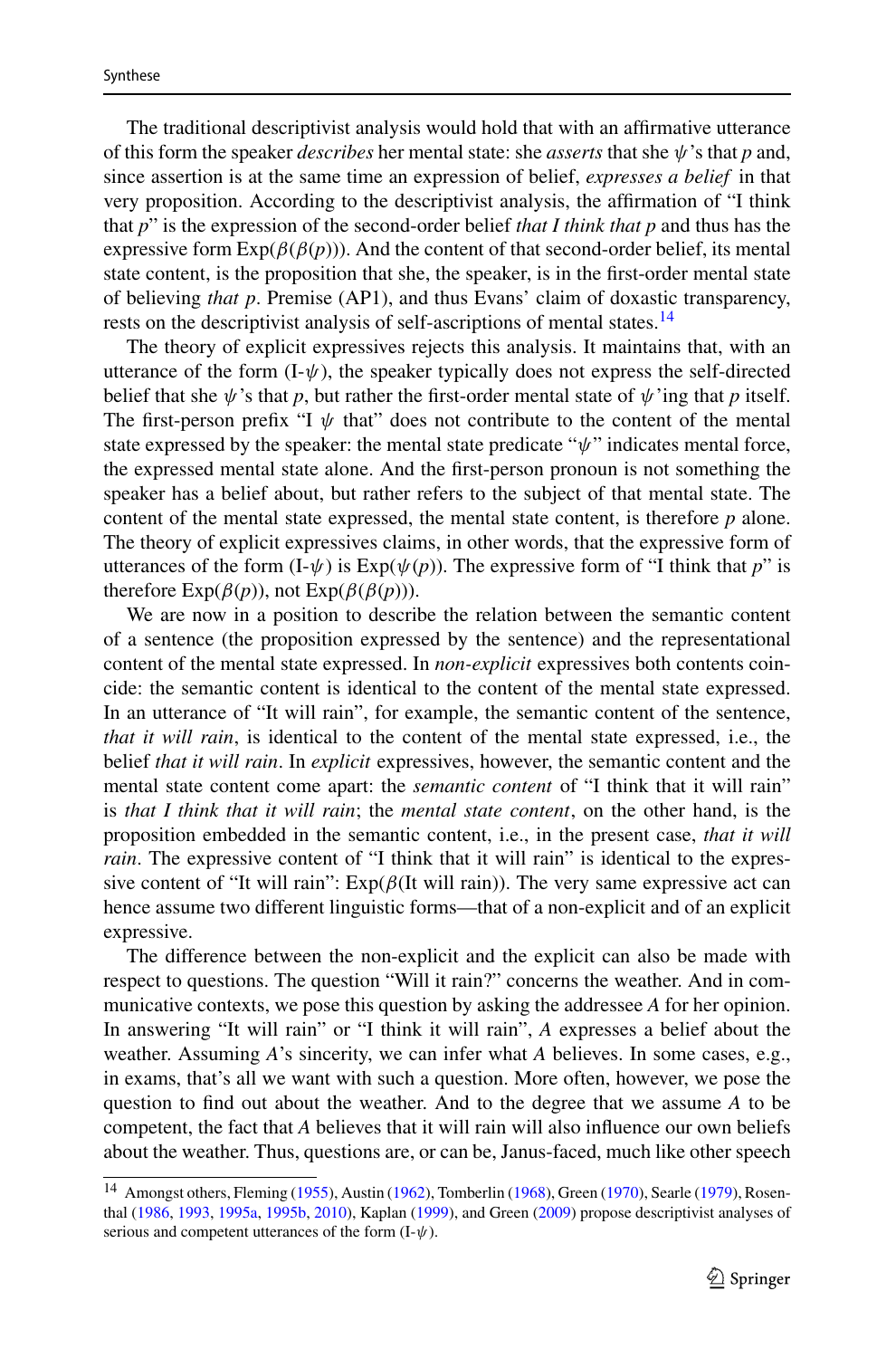acts are. Posed to *A*, the question "Will it rain?" is directed at some subject matter (the weather) and in addition concerned with the addressee's mental states.

The question "Will it rain?" is *non-explicit* with respect to what psychological state of *A* is to be expressed. Yet, we hold, there are also questions which are explicit in this respect. With "Do you think it will rain?", we pose the same question about the weather, only that we now address *A* and what we demand of her in a verbally explicit manner. The doxastic prefix "Do you think that" refers in a verbally explicit way to the addressee and the mental state whose expression is demanded. Again, the analysis can be generalized. A question of the form

(Do – you –  $\psi$ ?)Do you  $\psi$  that *p*?.

with  $\psi$  referring to some psychological state, is an explicit question in this sense. With "Do you wish that  $p$ ?", the speaker wants the addressee to express her wishes regarding *p*, and with "Do you intend to come?" she demands the addressee to voice her intentions. With "Do you think that it will rain?", finally, *S* asks *A* for her opinion about the weather, not for her opinion about herself. That is, the speaker does not inquire *about* the addressee's desires, intentions, and beliefs but she demands *of* the addressee to *express* her wishes, intentions, and beliefs. In each case, the addressee is expected to *express* a first-order mental state rather than to report or describe it. The addressee's proper response is to express her attitude towards *p* by either an explicit or a non-explicit expressive. To the question "Do you think it will rain?," *A* might react either with "It will rain" or with "I think that it will rain", and give essentially the same answer in both cases.

The theory of explicit expressive questions explains ascriptive transparency. The questions "*p*?" and "Do you think that *p*?" ask (for) the same thing in different linguistic forms: they both concern *p* and the addressee's doxastic state with respect to *p*. This fully accounts for Evans' observation in [A] that "if someone asks me 'Do you think there is going to be a third world war?', I must attend, in answering him, to precisely the same phenomena as I would attend to if I were answering the question 'Will there be a third world war?'". In answering either question, one must attend to the same phenomena because both questions ask the same: whether a third world war is upon us and whether the addressee believes so.

Alternatively, we may describe our solution with respect to the congruence, not of the questions, but of the answers. Given that the *expression* of a belief is epistemically warranted if the belief itself is epistemically warranted, i.e., given (AP2), and given that the belief that *p* is warranted by considerations about *p* alone, *A*'s response "I think that there will be a third world war" requires, just like the response "There will be a third world war", only the consideration of present politics. Ascriptive transparency, as described in [A], is explained by the linguistic theory of explicit expressives. No reference to the epistemic particularities of self-beliefs is required and no puzzle concerning self-knowledge needs to be solved.<sup>[15](#page-9-0)</sup>

<span id="page-9-0"></span><sup>15</sup> We may, of course, generalize to arbitrary self-ascriptions of propositional attitudes: the theory of explicit expressives explains also why, say, the question "Do you want red or white wine?" requires exploring the menu, not the mind.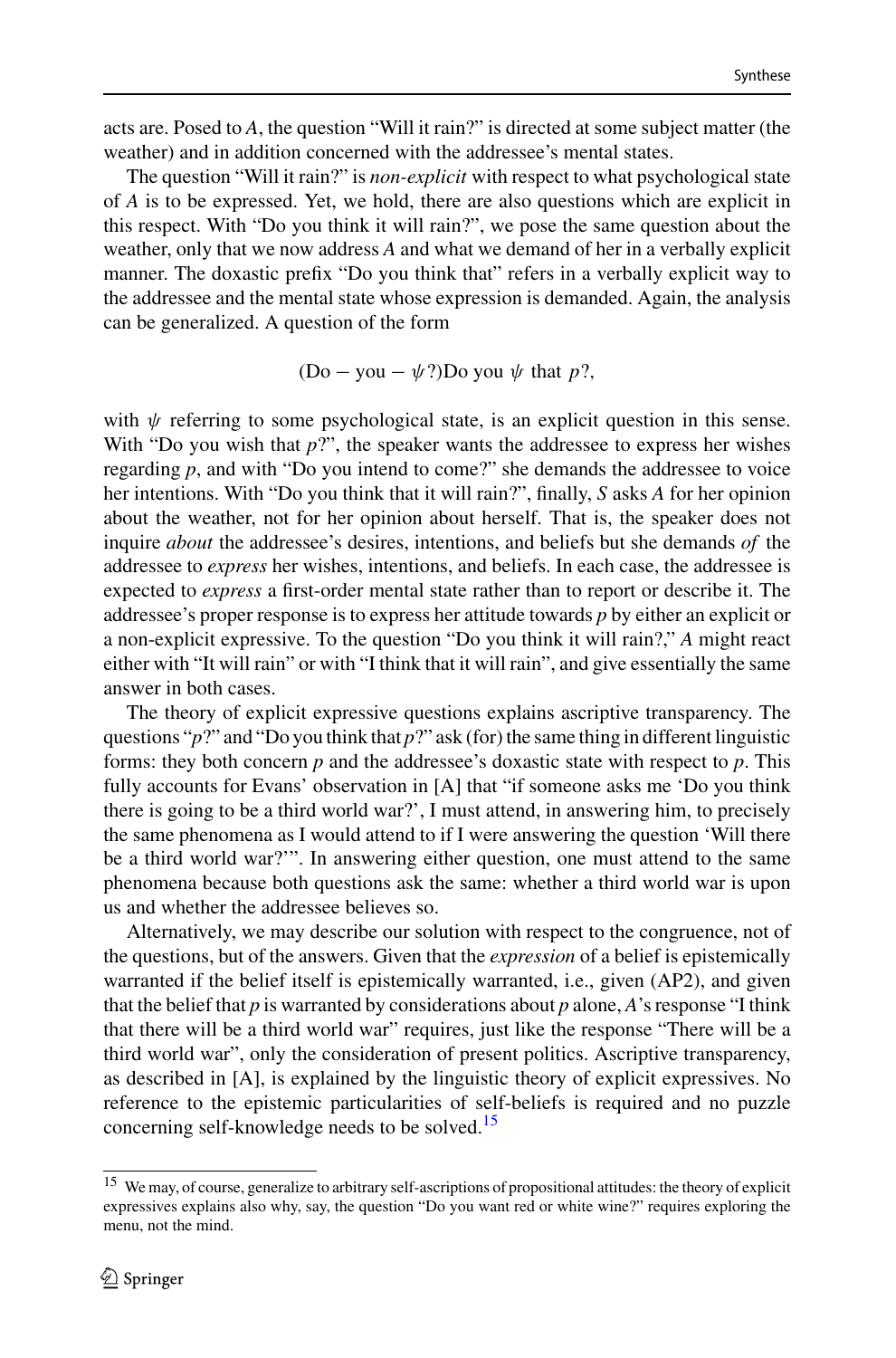### <span id="page-10-0"></span>**3 Objections and replies**

Let us address three possible objections. *First*, one might object that our analysis was in part motivated by a critique of (AP1), as found in Wittgenstein and others, but that this critique is based on an analysis of self-ascriptions of doxastic states which is itself at odds with ours. As described above, [W1] claims that self-ascriptions of beliefs are (hesitant) assertions of the embedded proposition. There is no mention of the idea that a doxastic self-ascription is the expression of a first-order belief.

We hold that the conflict is apparent only: the theory of explicit expressives can and should be regarded as a natural generalization of Wittgenstein's own views, once they are properly understood. Wittgenstein himself proposes that affirmative utterances of the form  $(I-\psi)$  typically are explicit expressives (without of course using this term). He would construe "I intend to come to your party" as the expression of the speaker's intention, and "I want red wine" as the expression of a desire.<sup>[16](#page-10-1)</sup> And although he does not say so outright, we suggest that he would also accept that "I think that *p*" is the explicit expression of a first-order belief, because a good case can be made for the claim that, typically, to explicitly express a belief is to implicate the affirmation of the embedded content (see Freitag, [2018](#page-13-34) for detailed discussion): an affirmative utterance of "I believe that it will rain" is usually best explained by the fact that the speaker intends to comment on the weather, without undertaking the communicative obligations that come with the outright assertion of "It will rain". If this is correct, Wittgenstein's view that "I think it will rain" is a hesitant assertion about the weather—the claim expressed in [W1]—is not in conflict with, but actually follows from, the theory of explicit expressives. We therefore think that Wittgenstein is best construed as embracing the theory of explicit expressives also for doxastic self-ascriptions.

Naturally, this construal would also explain Wittgenstein's complaint in [W2]: from "I think it will rain", used as an explicit expression of the belief that it will rain, the speaker can no more infer that she exists than from the non-explicit expressive "It will rain". The theory of explicit expressives therefore not only provides an explanation of ascriptive transparency, but also of Wittgenstein's remark from which it is derived.

*Second*, we have discussed the theory of explicit expressive acts only for *positive* self-ascriptions of mental states. But, it may be observed, a question such as "Do you think it will rain?" may require a negative answer. Looking at the sky and not coming to any conclusion, the addressee might respond with "I don't think it will rain", thereby leaving it open whether she believes that it won't rain or suspends judgement on the matter. Yet if the question is to be construed as an explicit question in our sense, then "I don't think it will rain" must also be understood as something like an explicit expressive, despite the fact that it does not have the form (I-ψ); it is, after all, a *negated* self-ascription of a mental state.

In response to this challenge, we suggest extending the theory of explicit expressives to negated self-ascriptions of mental states. We claim that there is *expressive denegation*: when we say "I don't  $\psi$  that *p*", we don't express the *belief* that we

<span id="page-10-1"></span><sup>16</sup> According to Wittgenstein, "I hope he'll come" is the expression of the speaker's hope (Wittgenstein, [1953,](#page-14-0) § 585; see also [1967,](#page-14-16) § 78), "I am in pain" is the expression of pain (Wittgenstein, [1953,](#page-14-0) §§ 244, 404; also [1958,](#page-14-17) 68), and "I expect a bang" is the expression of an expectation (Wittgenstein, [1967,](#page-14-16) § 53). Compare also Wittgenstein [1980a,](#page-14-1) §§ 469, 472, and 477.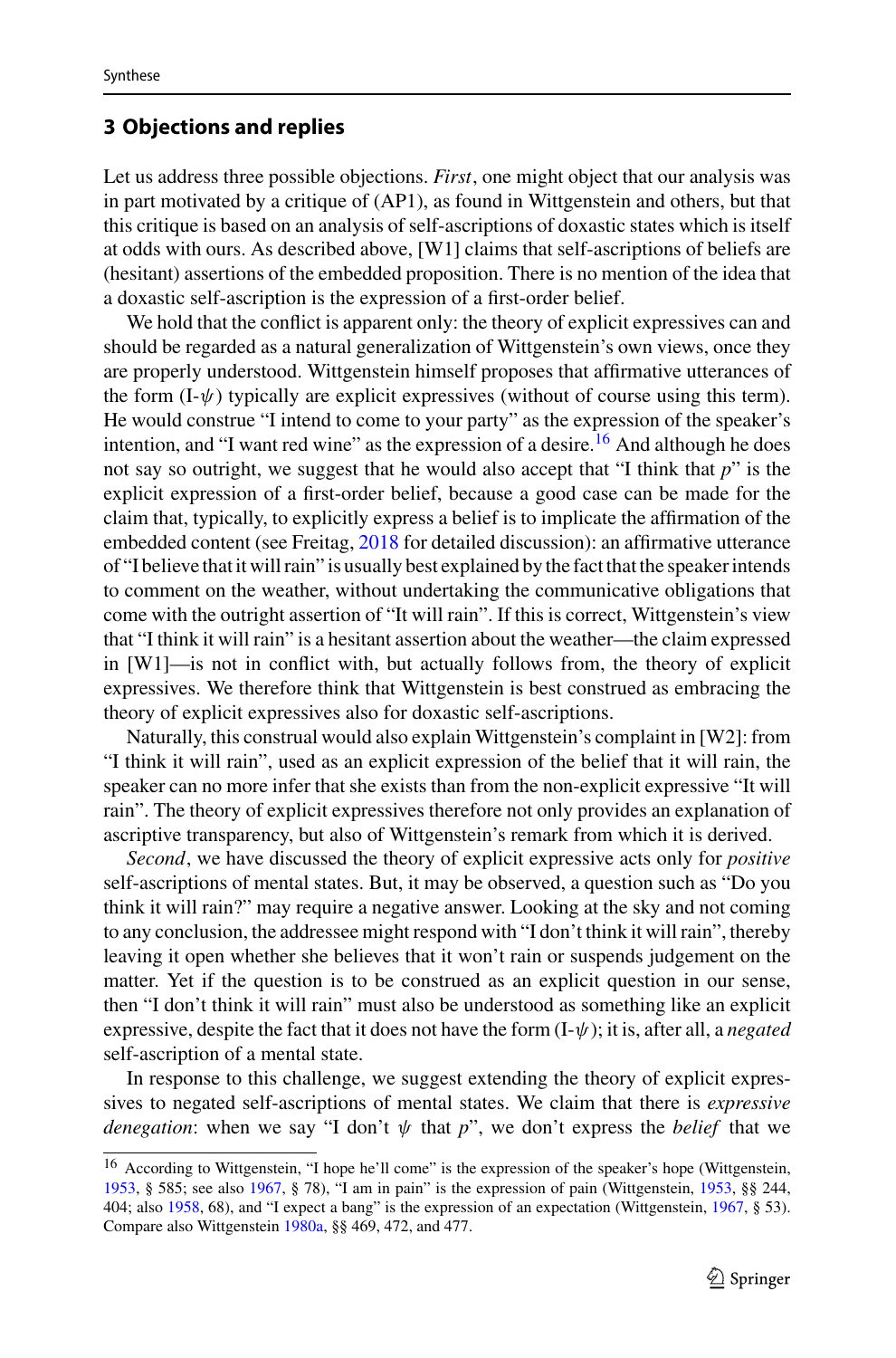don't  $\psi$  that *p*, rather we express that we are *not* in the state of  $\psi$  ing *p*. For example, with "I don't want red wine", the speaker expresses indifference, and with "I don't intend to come to your party", indecision.<sup>[17](#page-11-0)</sup> And if, in response to the question "Do you think it will rain?", *A* says, "I don't think it will rain", she does not make an assertion about her psychological condition. She does not express the *belief* that a belief that it will rain is absent, rather she expresses that very absence. She expresses the absence of belief in response to the fact that the evidence does not warrant belief concerning the development of the weather.<sup>[18](#page-11-1)</sup>

*Third*, and finally, it might be objected that the present take on transparency surely cannot be the whole story. After all, statements of the form "I think that *p*" *need not* be used as explicit expressives; they can also be used as *non*-explicit expressives, as actual descriptions of one's mental states. More generally, utterances of the form "I ψ that *p*" *may* be used to report one's own mental state of  $\psi$ -ing and hence indeed to express the *belief* that one is  $\psi$ -ing that *p*. To give an example: Linda, who learns through a test that she harbors implicit biases, might say something like "I believe that women make worse political leaders than men" to report her newly-discovered attitudes, and thus to express a belief about her own attitudes, rather than to explicitly express the first-order attitude. And likewise, when someone asks Linda "Do you (really) think that *p*?" the questioner might not inquire about *p* but rather *about* Linda's beliefs. The inquirer then demands of Linda the expression, not of a belief about *p*, but of a belief about her own mental state.

We grant both the explicit and the non-explicit expressive use of utterances of the form  $(I-\psi)$ , and of the corresponding questions (Do-you- $\psi$ ?). We think, however, that in these uses of "I believe that *p*" there is no ascriptive transparency. If the speaker is in one of these rare moods or situations in which she actually *reports* her first-order beliefs concerning *p* and hence expresses a *second*-order belief, her reasons cannot be *p*-related. Linda's reasons for the belief that she is prejudiced about women do not reside in her observations of female success in politics, but in some evidence concerning her own beliefs: she looks at her test results and thereby discovers her sexist attitudes. More generally, it seems that the non-explicit expressive utterance of "I  $\psi$  that *p*" cannot be warranted by reference to *p* alone, but needs evidence concerning the subject's mental state of  $\psi$ -ing that p. We maintain, therefore, that ascriptive transparency is bound to the explicit expressive use of self-ascriptions of mental states. So, there is no obstacle to explaining ascriptive transparency by reference to the theory of explicit expressives.

<span id="page-11-0"></span><sup>&</sup>lt;sup>17</sup> We here ignore the phenomenon of neg-raising, according to which "I don't  $\psi$  that  $p$ " can be used and understood in the way of "I ψ that not-*p*". In our view, neg-raising is a frequent, but *pragmatic*, phenomenon. (For this assessment see also Bartsch, [1973;](#page-12-5) Horn, [2001;](#page-13-35) Gajewski, [2007;](#page-13-36) and Zeijlstra, [2018\)](#page-14-18). And if negraising were a semantic phenomenon, negated self-ascriptions of mental states would not require special treatment.

<span id="page-11-1"></span> $18$  The notion of expressive denegation gives rise to a further question. While it seems fairly plausible that one can express a mental state, it is less clear what it means for a speaker to express its absence: the intentional object of expression is then not a positive mental state but the *absence* of such a positive mental state. There are several possible reactions, some of which are explored in Freitag & Yolcu [\(2021\)](#page-13-37), where the idea of expressive denegation is discussed in more detail.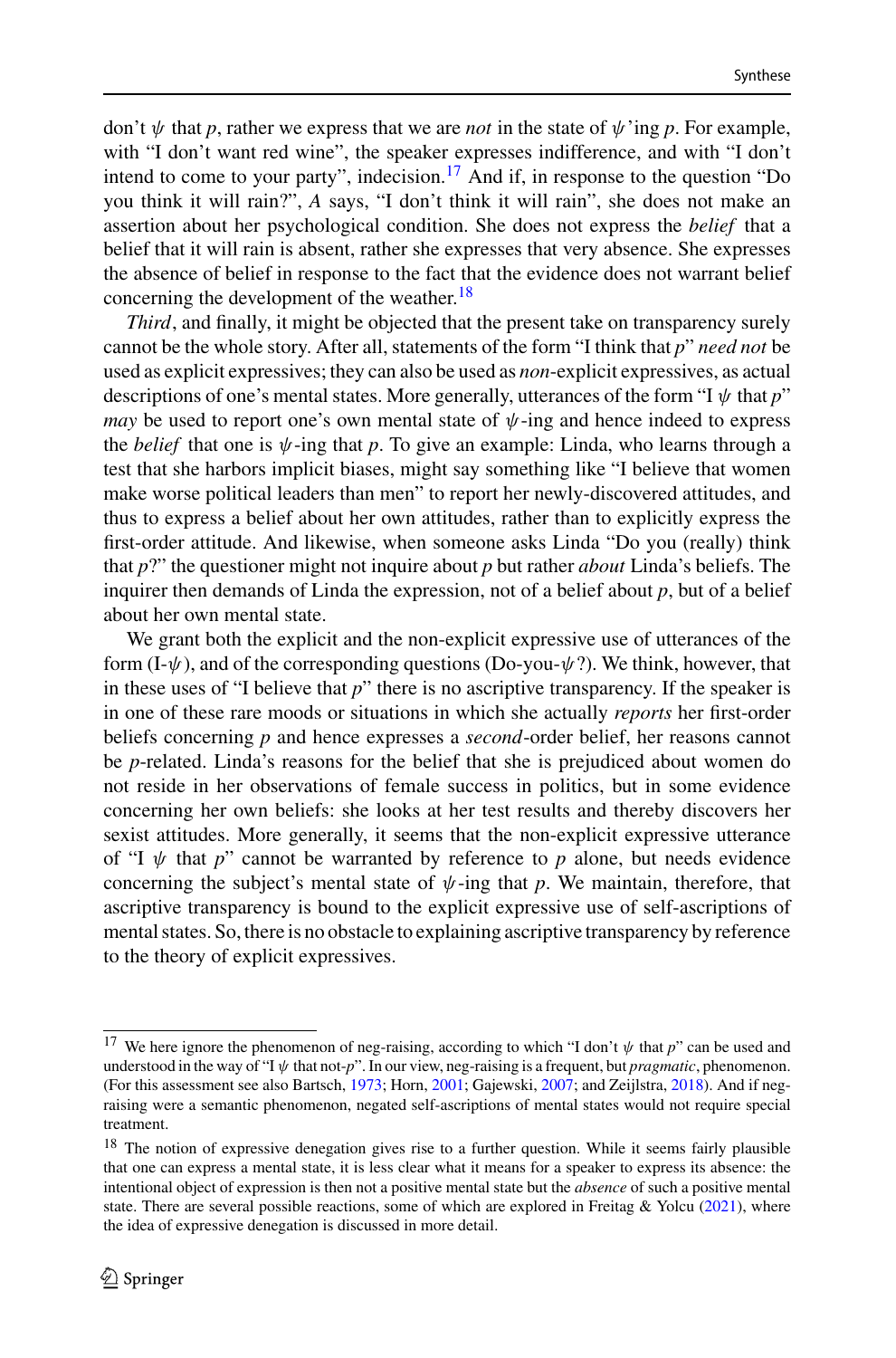# <span id="page-12-0"></span>**4 Conclusion**

The aim of this paper was to dispel the mist surrounding Evans' transparency and thus to critically re-evaluate the basis of the contemporary debate on transparent self-knowledge. We have first shown that Evans refers to two different notions of transparency, which must be carefully set apart: ascriptive and doxastic transparency. We have further suggested that Evans mistakes the former for the latter and thus wrongly takes the arguments for ascriptive transparency to be arguments for doxastic transparency. Given this result, we have rejected Evans' claim of *doxastic* transparency and hence also the notion of transparent self-*knowledge*. This has allowed us to avoid the puzzle that notoriously plagues the debate on transparent self-knowledge. We have then set out to show that *ascriptive* transparency is due to the linguistic peculiarity of self-ascriptions, and not to an epistemic anomaly of self-belief. By developing the theory of explicit expressives, our aim was, to quote Wittgenstein once more, to "condense a cloud of philosophy into a drop of grammar" [\(1953,](#page-14-0) § 222). Looking at the results, we don't think that there is going to be a third world war, but we think it will rain.

**Acknowledgements** We thank the members of the research colloquium of the Chair for Theoretical Philosophy at the University of Mannheim (especially Nadja-Mira Yolcu) and two anonymous referees of this journal for helpful comments on previous drafts. Christopher von Bülow did the proofreading and editing.

**Funding** Open Access funding enabled and organized by Projekt DEAL. The research was generously supported by the Fritz Thyssen Stiftung.

#### **Declarations**

**Conflict of interest** The authors declare that they have no conflict of interest.

**Open Access** This article is licensed under a Creative Commons Attribution 4.0 International License, which permits use, sharing, adaptation, distribution and reproduction in any medium or format, as long as you give appropriate credit to the original author(s) and the source, provide a link to the Creative Commons licence, and indicate if changes were made. The images or other third party material in this article are included in the article's Creative Commons licence, unless indicated otherwise in a credit line to the material. If material is not included in the article's Creative Commons licence and your intended use is not permitted by statutory regulation or exceeds the permitted use, you will need to obtain permission directly from the copyright holder. To view a copy of this licence, visit [http://creativecommons.org/licenses/](http://creativecommons.org/licenses/by/4.0/) [by/4.0/.](http://creativecommons.org/licenses/by/4.0/)

# **References**

- <span id="page-12-4"></span>Austin, J. L. (1962). *How to do things with words*, 2nd (Edn). In J. O. Urmson & M. Sbisà (Eds.). Harvard University Press.
- <span id="page-12-3"></span>Bach, K., & Harnish, R. (1979). *Linguistic communication and speech acts*. MIT Press.
- <span id="page-12-2"></span>Bar-On, D. (2004). *Speaking my mind: Expression and self-knowledge*. Clarendon Press.
- <span id="page-12-1"></span>Bar-On, D. (2015). Transparency, expression, and self-knowledge. *Philosophical Explorations, 18*(2), 134–152.

<span id="page-12-5"></span>Bartsch, R. (1973). Negative transportation' gibt es nicht. *Linguistische Berichte, 27*, 1–7.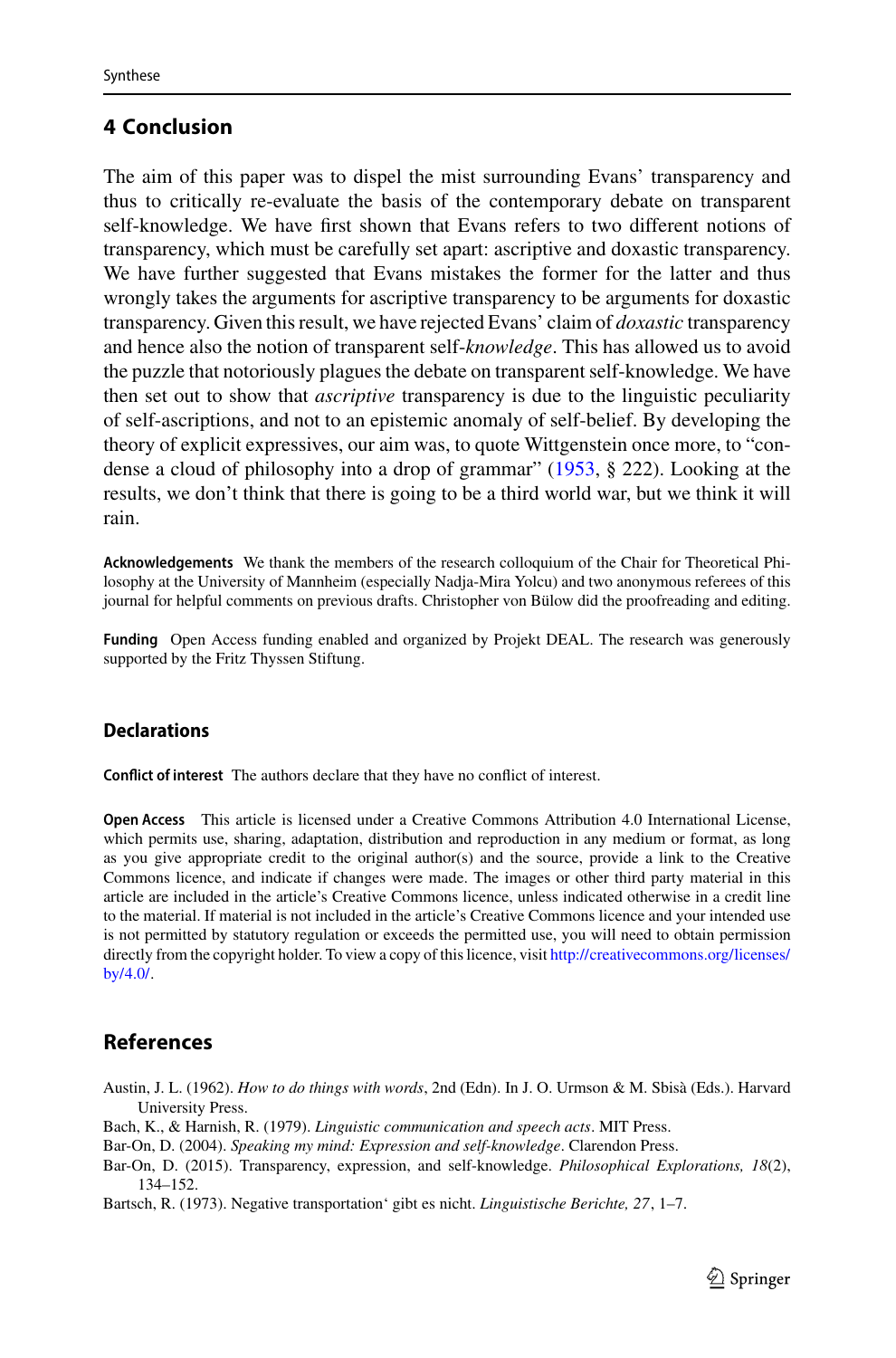- <span id="page-13-3"></span>Barz, W. (2019). The puzzle of transparency and how to solve it. *Canadian Journal of Philosophy, 49*(7), 916–935.
- <span id="page-13-11"></span>Benveniste, É. (1974). *Probleme der allgemeinen Sprachwissenschaft*. List-Verlag.
- <span id="page-13-4"></span>Boyle, M. (2009). Two kinds of self-knowledge. *Philosophy and Phenomenological Research, 78*(1), 133–164.
- <span id="page-13-5"></span>Boyle, M. (2011). Transparent self-knowledge. *Proceedings of the Aristotelian Society, 85*(1), 223–241.
- <span id="page-13-6"></span>Boyle, M. (2019). Transparency and reflection. *Canadian Journal of Philosophy, 49*(7), 1012–1039.
- <span id="page-13-1"></span>Byrne, A. (2011). Transparency, belief, intention. *Proceedings of the Aristotelian Society, 85*(1), 201–221.
- <span id="page-13-2"></span>Byrne, A. (2018). *Transparency and self-knowledge*. Oxford University Press.
- <span id="page-13-8"></span>Cassam, Q. (2017). What asymmetry? Knowledge of self, knowledge of others, and the inferentialist challenge. *Synthese, 194*(3), 723–741.
- <span id="page-13-10"></span>Coope, C., et al. (1970). *A Wittgenstein workbook*. Basil Blackwell.
- <span id="page-13-24"></span>Davis, W. (2003). *Meaning, expression, and thought*. Cambridge University Press.
- <span id="page-13-25"></span>Eriksson, J. (2010). Self-expression, expressiveness, and sincerity. *Acta Analytica, 25*, 71–79.
- <span id="page-13-0"></span>Evans, G. (1982). *The varieties of reference*. In J. McDowell (Eds.). Clarendon Press.
- <span id="page-13-29"></span>Finkelstein, D. H. (2012). "From transparency to expressivism". In G. Abel & J. Conant (Eds.), *Rethinking epistemology*, vol. 2 (Berlin Studies in Knowledge Research), (pp. 101–118). De Gruyter.
- <span id="page-13-17"></span>Finkelstein, D. H. (2003). *Expression and the inner*. Harvard University Press.
- <span id="page-13-31"></span>Fleming, B. N. (1955). On avowals. *The Philosophical Review, 64*(4), 614–625.
- <span id="page-13-37"></span>Freitag, W., & N.-M. Yolcu (2021). An expressivist solution of moorean paradoxes. *Synthese* (Online First),  $1 - 24$ .
- <span id="page-13-30"></span>Freitag, W. (2014). Frege über, leider' und, gottlob'. In B. Reichardt & A. Samans (Eds.), *Freges Philosophie nach Frege* (pp. 161–174). Brill Mentis.
- <span id="page-13-34"></span>Freitag, W. (2018). Wittgenstein on 'I believe.' *Grazer Philosophische Studien, 95*(1), 54–69.
- <span id="page-13-36"></span>Gajewski, J. R. (2007). Neg-raising and polarity. *Linguistics and Philosophy, 30*(3), 289–328.
- <span id="page-13-12"></span>Giorgi, A., & F. Pianesi (2005). Credo (I Believe): Epistemicity and the syntactic representation of the speaker. *University of Venice Working Papers in Linguistics*, *15*, 105–152.
- <span id="page-13-18"></span>Green, M. S. (2007). *Self-expression*. Oxford University Press.
- <span id="page-13-28"></span>Green, M. S. (2008). Expression, indication and showing what's within. *Philosophical Studies, 137*(3), 389–398.
- <span id="page-13-33"></span>Green, M. S. (2009). Speech acts, the handicap principle and the expression of psychological states. *Mind & Language, 24*(2), 139–163.
- <span id="page-13-32"></span>Green, O. H. (1970). The expression of emotion. *Mind, 79*(316), 551–568.
- <span id="page-13-20"></span>Gutzmann, D. (2015). *Use-conditional meaning: Studies in multidimensional semantics*. Oxford University Press.
- <span id="page-13-22"></span>Harnish, R. (1976). Logical Form and implicature. In T. G. Bever, J. J. Katz, & D. T. Langendoen (Eds.), *An integrated theory of linguistic abilities* (pp. 313–392). The Harvester Press.
- <span id="page-13-15"></span>Henning, T. (2018). *From a rational point of view: How we represent subjective perspectives in practical discourse*. Oxford University Press.
- <span id="page-13-35"></span>Horn, L. R. (2001). *A natural history of negation (The David Hume Series)*. CSLI Publications.
- <span id="page-13-21"></span>Kaplan, D. (1999). "The meaning of 'Ouch' and 'Oops': Explorations in the theory of *meaning as use*", 2004 version. University of California, Los Angeles (unpublished manuscript).

<span id="page-13-23"></span>Kemmerling, A. (2002). Expressing an intentional state. In G. Grewendorf & G. Meggle (Eds.), *Speech acts, mind and social reality: Discussions with John R. Searle* (pp. 83–91). Kluwer Academic Publishers.

- <span id="page-13-14"></span>Kemmerling, A. (2017). *Glauben Essay über einen Begriff* . Klostermann.
- <span id="page-13-16"></span>Koev, T. (2021). Parentheticality, assertion strength, and polarity. *Linguistics and Philosophy, 44*(1), 113–140.
- <span id="page-13-13"></span>Krifka, M. (2014). Embedding illocutionary acts. In T. Roeper & M. Speas (Eds.), *Recursion: Complexity in cognition* (pp. 59–87). Springer.
- <span id="page-13-27"></span>Malcolm, N. (1991). I believe that *p*. In E. Lepore & R. van Gulick (Eds.), *John Searle and his critics* (pp. 159–168). Basil Blackwell.
- <span id="page-13-26"></span>Marsili, N. (2016). Lying by promising: A study on insincere illocutionary acts. *International Review of Pragmatics, 8*, 271–313.
- <span id="page-13-7"></span>Paul, S. (2014). The transparency of mind. *Philosophy Compass, 9*(5), 295–303.
- <span id="page-13-19"></span>Potts, C. (2007). The expressive dimension. *Theoretical Linguistics, 33*(2), 165–198.
- <span id="page-13-9"></span>Roberts, T. d. H. (2021). *How to make believe: Inquisitivity, veridicality, and evidentiality in belief reports*. Doctoral dissertation. University of California at Santa Cruz.